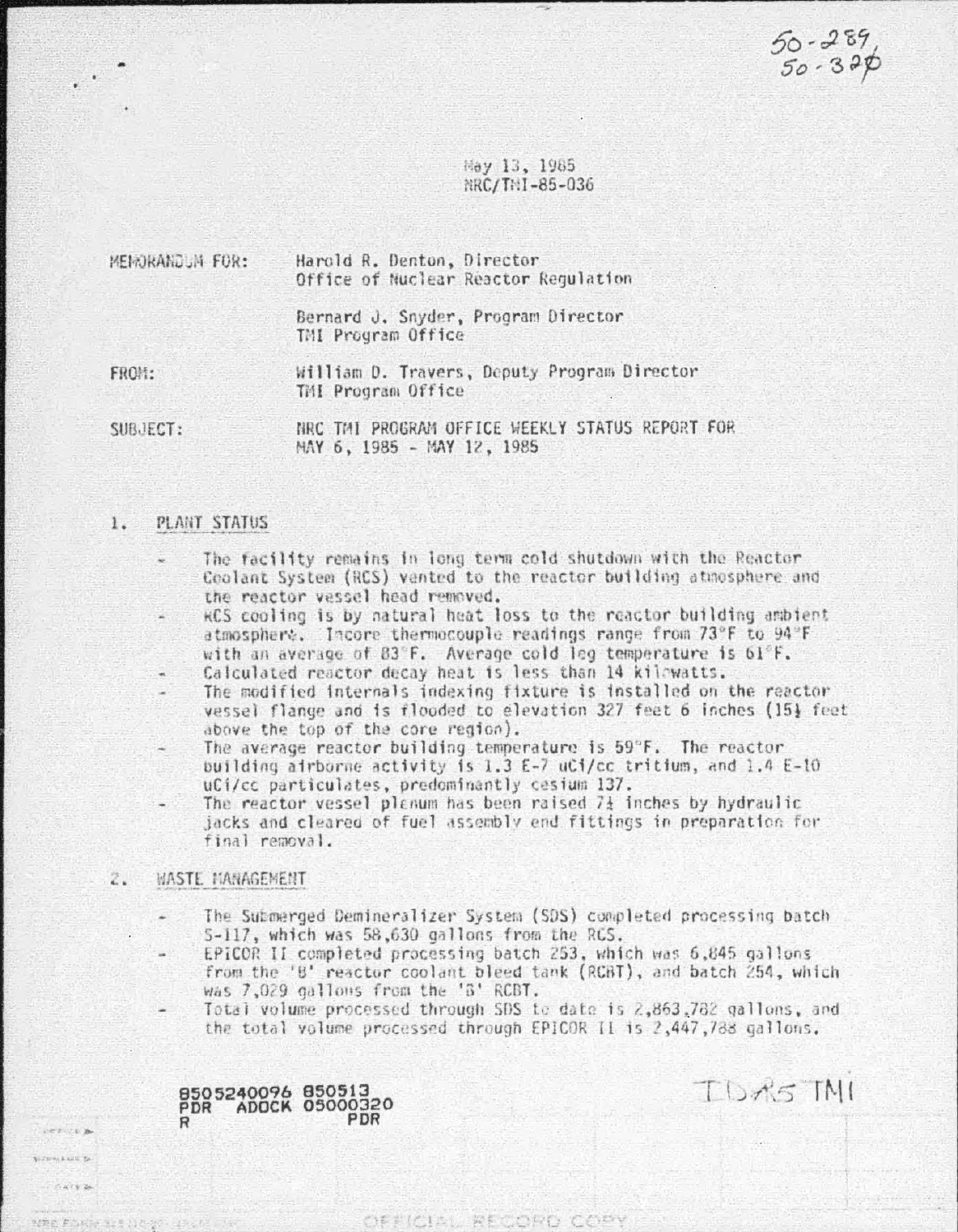Harold R. Denton Bernard J. Snyder

 $\ddotsc$  $\overline{\phantom{a}}$ 

## $3.$ DOSE REDUCTION/DECONTAMINATION ACTIVITIES

- General cleanup continued in the control and service building.
- Scabbling and painting was completed in the '8' and 'C' RCBT cubicles.
- Decontamination of the auxiliary building elevator shaft continued.
- Cleanup is in progress in the 'A' RCBT cubicle.
- Decontamination is in progress in the tendon access gallery.
- Average general area radiation dose rate on the 347' level of the reactor building is 36 mrem per hour. Average dose rate on the 305' level is 160 mrem per hour.

## ENVIRONMENTAL HONITORING 4.

- The Lancaster water sample taken at the water works intake and analyzed by the US Environmental Protection Agency consisted of a seven day composite sample taken from April 21, to April 27, 1985. A gamma scan detected no reactor related radioactivity.
- THI water samples taken by the US Environmental Protection Agency at the plant discharge to the river consisted of seven daily composite samples taken from April 20, to April 27, 1985. Gamma scans detected no reactor related radioactivity.
- The NRC outdoor air sampler at the TMI Site collected a sample between May 3, 1985 and Hay 8, 1985. Analysis showed I-131 and Cs-137 concentrations less than the lower limits of detectability. No reactor related radioactivity was detected.
- Based on EPA's sampling results listed above, TMI site liquid effluents are in accordance with regulatory limits, NRC requirements. and the City of Lancaster Agreement.

# $5.$ REACTOR BUILDING ACTIVITIES

- The pace of work inside the reactor building has increased to seven working days per week. Most of the in-containment work involves preparations for plenum removal, scheduled for the week of Hay 12, 1935.
- Work is in progress to correct mechanical problems identified during testing of the modified fuel transfer system. The fuel transfer system problems must be resolved before the deep end of the fuel transfer canal can be flooded.

## 6. AUXILIARY AND FUEL HANDLING BUILDING ACTIVITIES

- Installation of the Defueling Water Cleanup System (DMCS) continued.
- Testing of the fuel transfer system and upenders is in progress in the 'A' spent fuel pool.
- Boration of the processed water storage tank number 1 is in progress. The chemistry of this water is being adjusted to provide a source of RCS quality water for flooding of the 'A' spent fuel pool.

| VRC FORM 318 (10 80) NRCM 0240 |  |  |  | OFFICIAL RECORD COPY |  |  |  |
|--------------------------------|--|--|--|----------------------|--|--|--|
|                                |  |  |  |                      |  |  |  |
| DATE <sub>P</sub>              |  |  |  |                      |  |  |  |
| URNAME                         |  |  |  |                      |  |  |  |
| <b>OFFICE</b>                  |  |  |  |                      |  |  |  |
|                                |  |  |  |                      |  |  |  |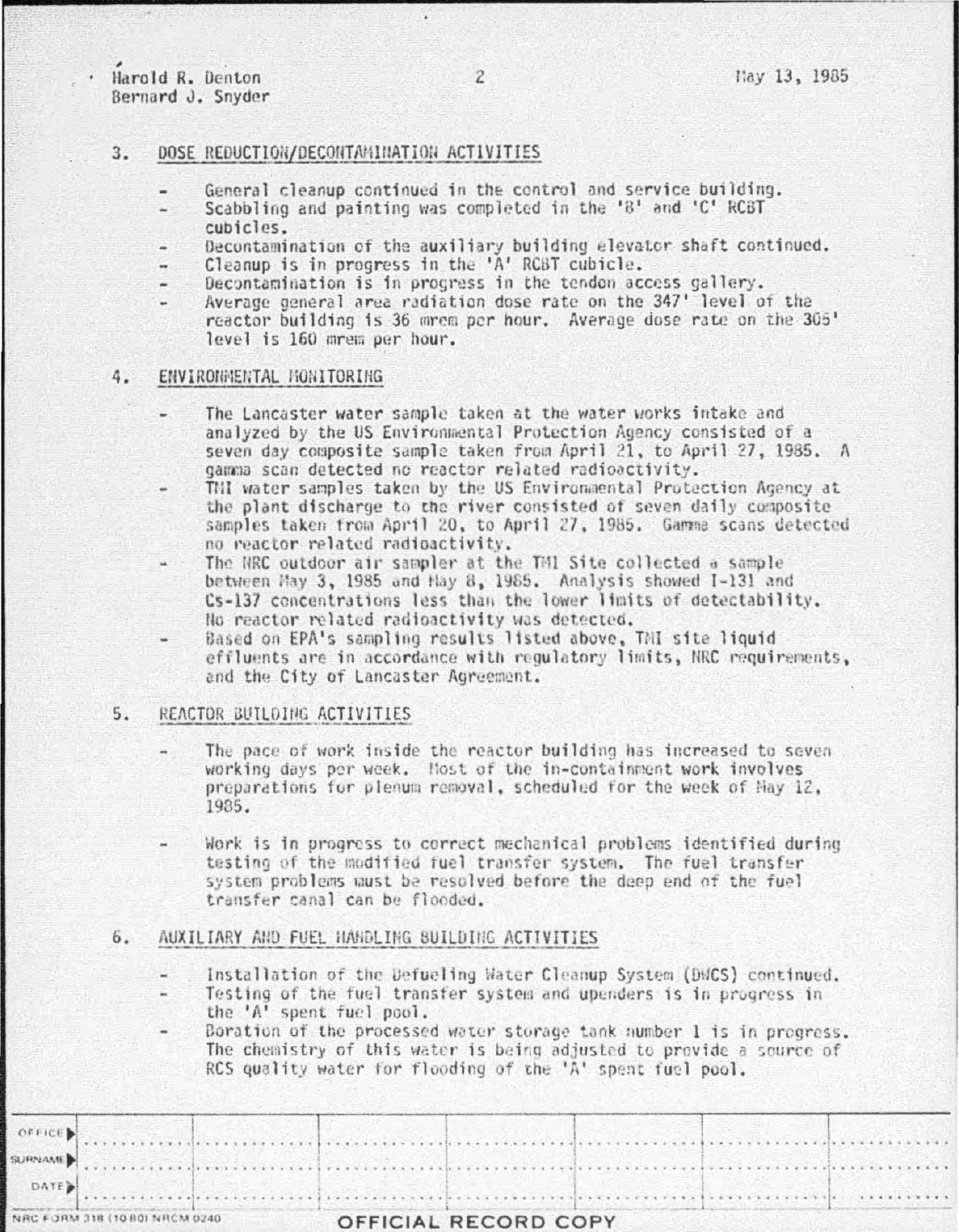Harold R. Denton Bernard J. Snyder

### $7.$ . NRC EVALUATIONS IN PROGRESS

- Defueling Water Cleanup System Technical Evaluation
- Technical Specification Change Requests numbers 46 and 48
- Equipment Hatch Removal Safety Evaluation
- Recovery Operations Plan Change number 27
- Fuel Canister Technical Evaluation
- Fuel Handling Senior Reactor Operator Training Program
- Defueling Safety Evaluation

### PROJECTED SCHEDULE OF FUTURE EVENTS  $R -$

- Flooding of deep end of FTC: May 14, 1985
- Plenum Removal: Hay 16, 1985
- Start of Defueling: September 1985

### $9.$ PUBLIC MEETING

The Advisory Panel for the Decontamination of Three Mile Island Unit 2 will meet on hay 16, 1985 from 7:00 p.m. to 10:00 p.m. The meeting, which will be at the Holiday Inn, 23 South Second Street, Harrisburg, Pennsylvania, will be open to the public. At this meeting the Panel will discuss and formulate a position on the level of the Panel's inquiry into health effect studies and data related to the radioactive release during the THI-2 accident. The Panel will also receive a presentation from representatives of General Public Utilities Nuclear Corporation on plans for reactor fuel removal and storage. The Department of Energy will brief the Panel on the current status of fuel shipping casks that will be used for offsite transport of fuel and debris removed from the reactor. The NRC staff will provide the Panel with an update on the status of NRC investigations and enforcement actions.

Persons desiring the opportunity to speak before the Panel are asked to contact Hr. Thomas Smithgall at 717-291-1042 or write to him at 2122 Marietta Avenue, Lancaster, Pennsylvania 17603. Persons desiring to submit topics or questions for consideration by the Panel are asked to contact, in writing, Mayor Arthur Morris, 120 North Duke Street, Lancaster, Pennsylvania 17602.

> William D. Travers Deputy Program Director TMI Program Office

OFFICE SURNAME<sup>B</sup> . . . . . . . . . . . **DATE** NRC FORM 318 (10 80) NRCM 0240 OFFICIAL RECORD COPY